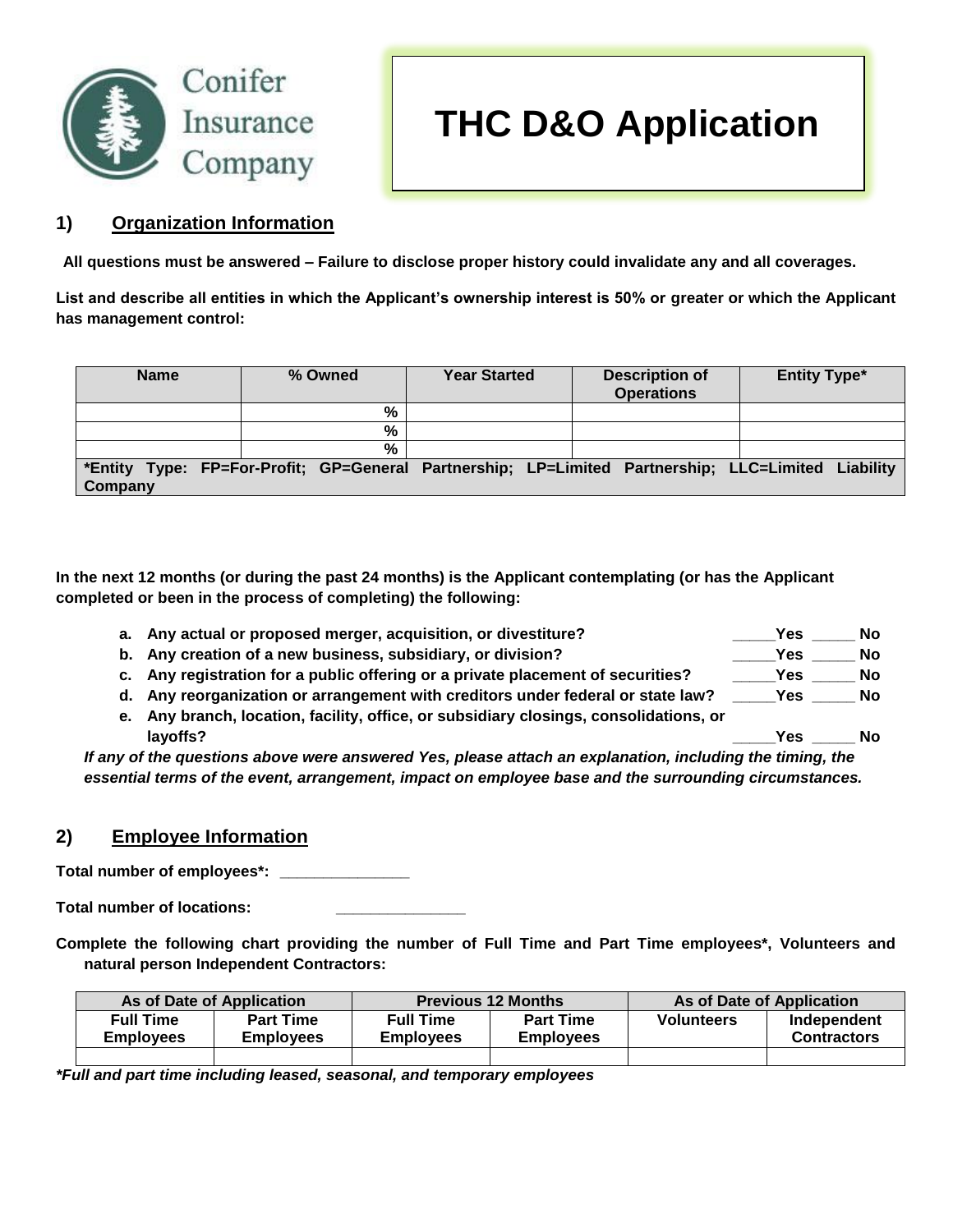# **3) Financial Information**

**Is the Applicant currently (or has it been in the past 24 months) in violation of, or has it received an amendment to any debt or covenant? \_\_\_\_ Yes \_\_\_\_ No**

**Complete the following chart providing the requested information:**

| Indicate the following as it relates to the<br>Applicant's fiscal year end (FYE): | <b>Most Recent FYE</b><br>(Month/Year) | <b>Prior FYE</b><br>(Month/Year) |
|-----------------------------------------------------------------------------------|----------------------------------------|----------------------------------|
| <b>Current Assets</b>                                                             |                                        |                                  |
| <b>Total Assets</b>                                                               |                                        |                                  |
| <b>Current Liabilities</b>                                                        |                                        |                                  |
| Long Term Debt                                                                    |                                        |                                  |
| <b>Retained Earnings (Accumulated Deficit)</b>                                    |                                        |                                  |
| <b>Net Equity/Net Assets (Deficit Equity)</b>                                     |                                        |                                  |
| <b>Revenues</b>                                                                   |                                        |                                  |
| <b>Net Income (Net Loss)</b>                                                      |                                        |                                  |

#### Stock Ownership/ total number of voting shareholders: **with all of the Stock Ownership/**

| <b>Director/ Officer Shareholders</b> | % of Voting Shares<br>Owned: | Others owning 10% or more: | % of Voting Shares<br>Owned: |
|---------------------------------------|------------------------------|----------------------------|------------------------------|
|                                       |                              |                            |                              |
|                                       |                              |                            |                              |
|                                       |                              |                            |                              |
|                                       |                              |                            |                              |
|                                       |                              |                            |                              |

**(Please list any additional shareholders on a separate attachment.)**

### **4) Auditor Information**

**Scope of financial statement preparation:**

**\_\_\_\_ Internal \_\_\_\_ CPA Compilation \_\_\_\_ CPA Review \_\_\_\_ CPA Audit \_\_\_\_ None**

**Has the Applicant changed outside auditors in the last 3 years? \_\_\_\_ Yes \_\_\_\_ No \_\_\_\_ N/A**

**Have the outside auditors stated there are material weaknesses in the Applicant's system of internal controls? \_\_\_\_ Yes \_\_\_\_ No \_\_\_\_ N/A**

**Has the Applicant implemented all material recommendations of the auditor? \_\_\_\_ Yes \_\_\_\_ No \_\_\_\_ N/A** *If No, please attach explanation.*

**Has any auditor issued a "going concern" opinion for the Applicant's financial statements during the past 3 years? \_\_\_\_ Yes \_\_\_\_ No \_\_\_\_ N/A**

**I warrant the above to be true and I understand the insurance contract will be considered based on my warranty:**

**\_\_\_\_\_\_\_\_\_\_\_\_\_\_\_\_\_\_\_\_\_\_\_\_\_\_\_\_\_\_\_\_\_\_\_\_Applicant Signature Date: \_\_\_\_\_/\_\_\_\_\_/\_\_\_\_\_**